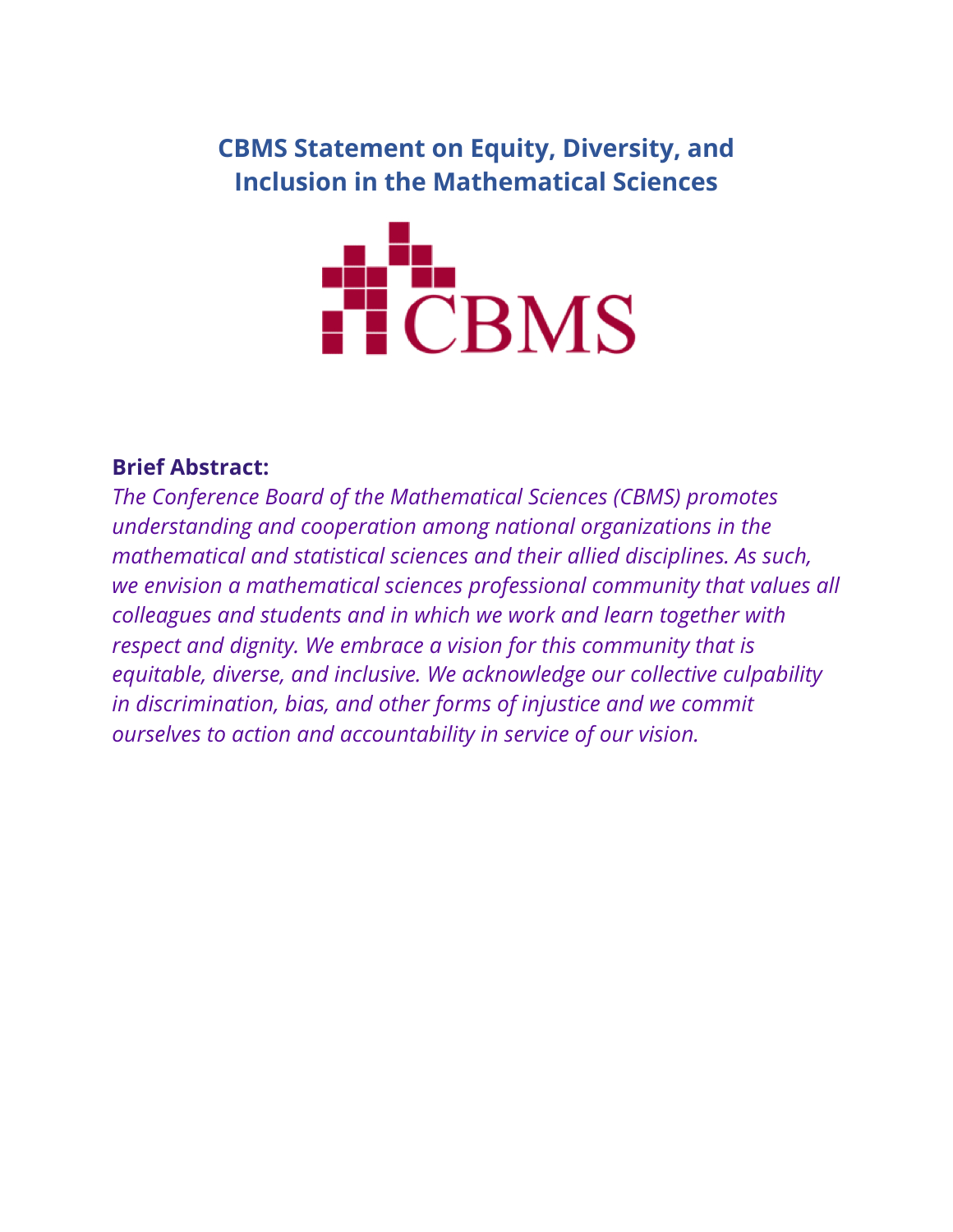# CBMS Statement on Equity, Diversity, and Inclusion in the Mathematical Sciences

#### **Full Statement:**

The Conference Board of the Mathematical Sciences (CBMS) is an umbrella organization composed of professional societies and organizations from all areas of the mathematical and statistical sciences and allied disciplines. CBMS's stated purpose is to *"promote understanding and cooperation among these national organizations so that they work together and support each other in their efforts to promote research, improve education, and expand the uses of mathematics." (cbmsweb.org)*

## **We envision a community of mathematical scientists where all of our colleagues and students are valued and in which we all work and learn together with respect and dignity.**

We envision a world in which all individuals have equitable opportunities to learn, use, and contribute to the mathematical sciences, as well as to shape the future of the disciplines. Our vision is a landscape that reflects the diversity of our society – across race, ethnicity, culture, gender, sexual orientation, disability status, and all other social identities – as learners, researchers, teachers, practitioners, leaders, and all other members of the professional community.

Making progress toward this vision is a matter of justice. Quantitative literacy is imperative to civic engagement, and includes the ability to model complicated situations, understand options, and make informed decisions. By appreciating, respecting, and honoring the diversity of people and voices in our professions, we are better able, as mathematical scientists, to utilize the tools of our fields to investigate, document, and communicate injustice and create pathways to many opportunities. All people must have equitable access to those opportunities.

Equitable education in the mathematical sciences enhances the learning experience of all students. Participating in a diverse classroom engages students with others who have perspectives, skills, and experiences that may be different from their own, which is vital to developing the problem-solving and critical thinking skills needed in our world. This rich type of educational experience also provides fertile ground for the development of a deeper appreciation and understanding of mathematics that will inspire and prepare students to be future users and creators of the powerful tools and concepts of our disciplines. This commitment includes the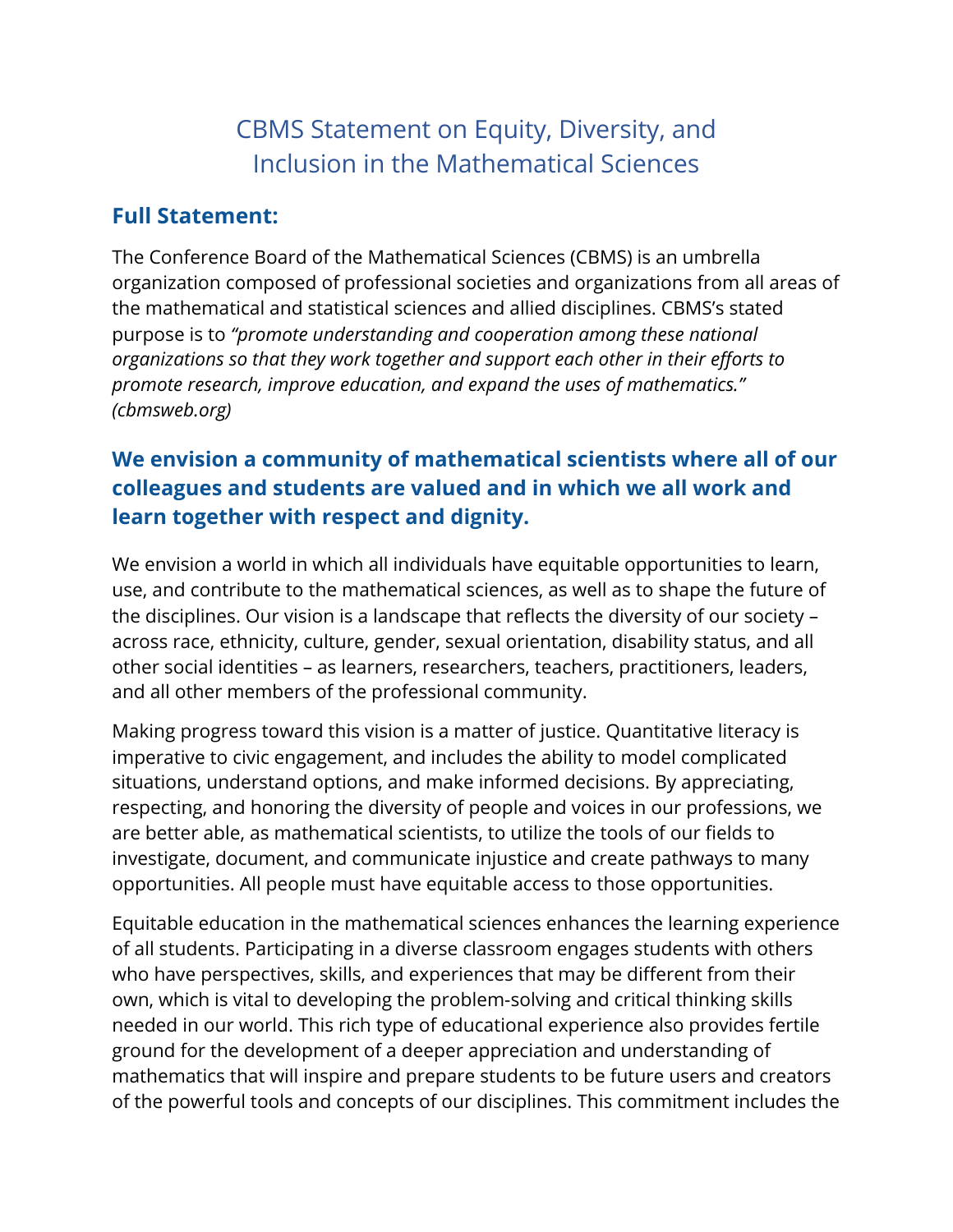preparation of teachers at every level – early childhood, elementary, secondary, undergraduate, and graduate – whose education will have a profound impact on future generations of students.

Equitable opportunities and an inclusive environment increase the diversity of ideas within our disciplines, enriching what we create, know, and use. Mathematicians, statisticians, and those in related areas view and explore ideas and concepts from new perspectives, make connections never before realized, harness concepts and tools to address the problems of tomorrow, and advance knowledge in important ways. By broadening the diversity of those who participate, we increase the potential for richer understandings and further developments in the mathematical and statistical sciences.

The power, beauty, and opportunity inherent in engaging with mathematics is a distant goal for some; we envision a world in which individuals of all identities know and believe there is a place for them in the mathematical sciences, can see themselves in those spaces, and are key builders of its future.

### **We acknowledge our responsibility and culpability.**

Our community currently falls far short of this equitable vision for a complex assortment of reasons, both historical and ongoing. Some of CBMS's member organizations have actively participated in the exclusion of some groups – including people of different races, ethnicities, cultures, genders, sexual orientations, disabilities, and other social identities – and are currently grappling with those past actions. Some have participated in this injustice in more subtle ways through inequitable opportunities, including biased policies and processes for making awards and filling leadership positions; inadequate support for caregivers (especially for childcare); and otherwise tolerating or even enabling bias, disrespect, macro- and micro-aggressions, and inequity. In stark contrast, some of CBMS's member organizations were created specifically to support the mathematical scientists impacted by these injustices.

We collectively acknowledge the need to examine past and present practices to identify injustices, and to implement policies and practices that redress these injustices, support equitable educational and professional opportunities, and create an inclusive and welcoming profession.

We acknowledge that the systemic nature of racism, misogyny, and other forms of discrimination requires each of our organizations to make significant investments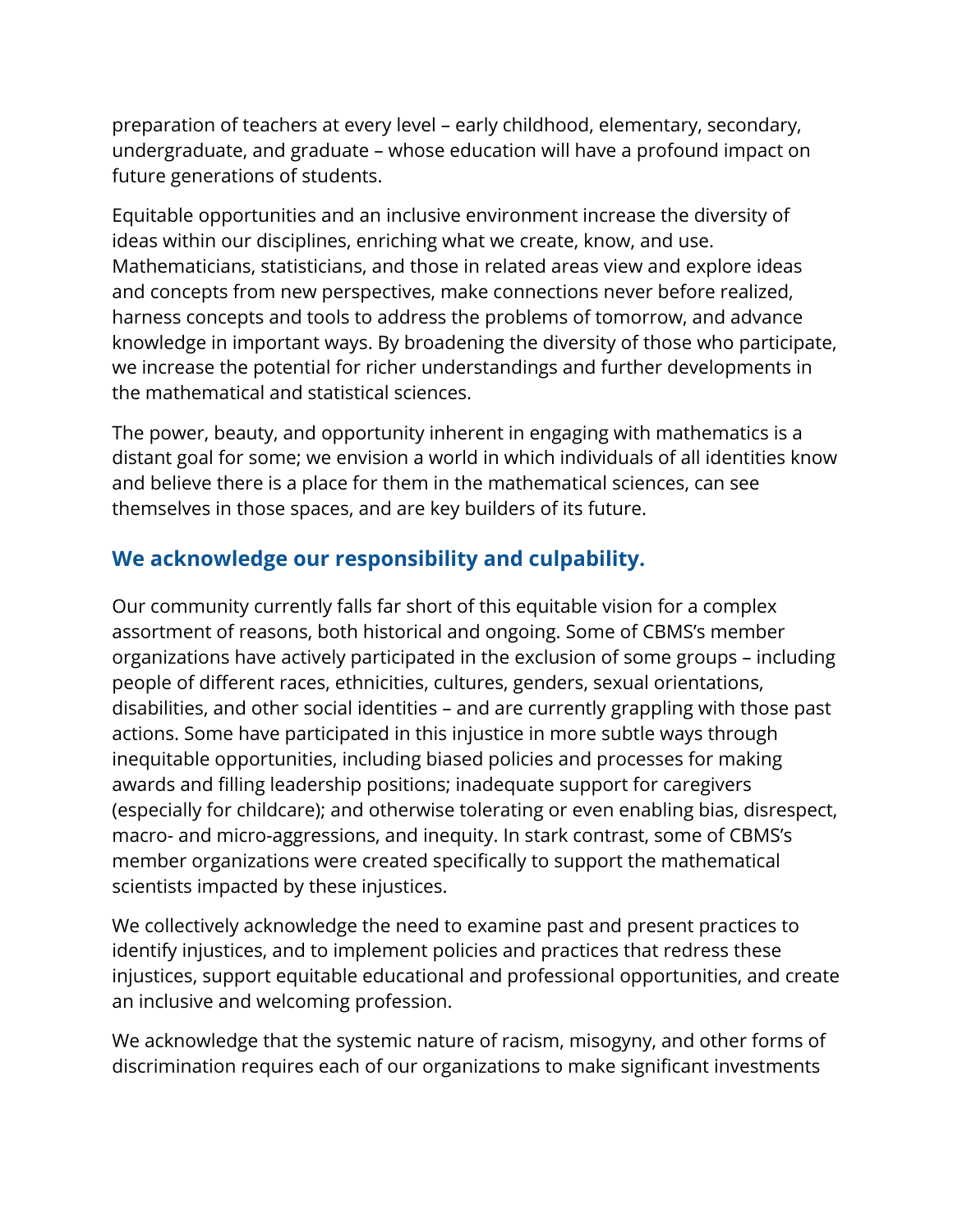of time, energy, and other resources to identify and change problematic policies and procedures.

### **We commit to action and accountability.**

CBMS will create and employ policies and practices that model justice and equitable opportunities for all mathematical scientists. In turn, CBMS will support its member organizations in their work to create spaces that are just, equitable, diverse, and inclusive. Engaging in self-reflection and articulating our goals are essential first steps in making progress, but those steps must lead to action in order to be meaningful.

As a leader within the mathematical sciences communities, CBMS will make justice, equity, diversity, and inclusion fundamental to our mission of service, and commit ourselves to creating safe, humanizing, and fertile spaces for all mathematicians to flourish.

We will work together, as colleagues of different races, genders, and other social identities, to analyze and document practices and policies that disparately affect the access of some members of our community to participate fully in and benefit from the professional life of our member associations.

We pledge to collaborate across organizations, both within and beyond the mathematical sciences, to pursue policies and practices that lead to equity, diversity, and inclusion for all members of our community, and to commit resources to support those efforts.

To hold ourselves accountable, we will regularly share our progress with each other and the communities we represent. This will allow us to highlight and build on productive actions member organizations have taken and provide models for future progress.

As leaders in our disciplines, we recognize that this work is not a singular effort, but requires ongoing partnership as we iterate toward the just mathematical sciences community we envision. We pledge to continue to engage in dialogue with one another about systemic inequities and to collaborate on solutions.

Through this statement, we embrace our vision for an equitable, diverse, and inclusive professional community; acknowledge the mathematical sciences community's culpability in racism, sexism, and